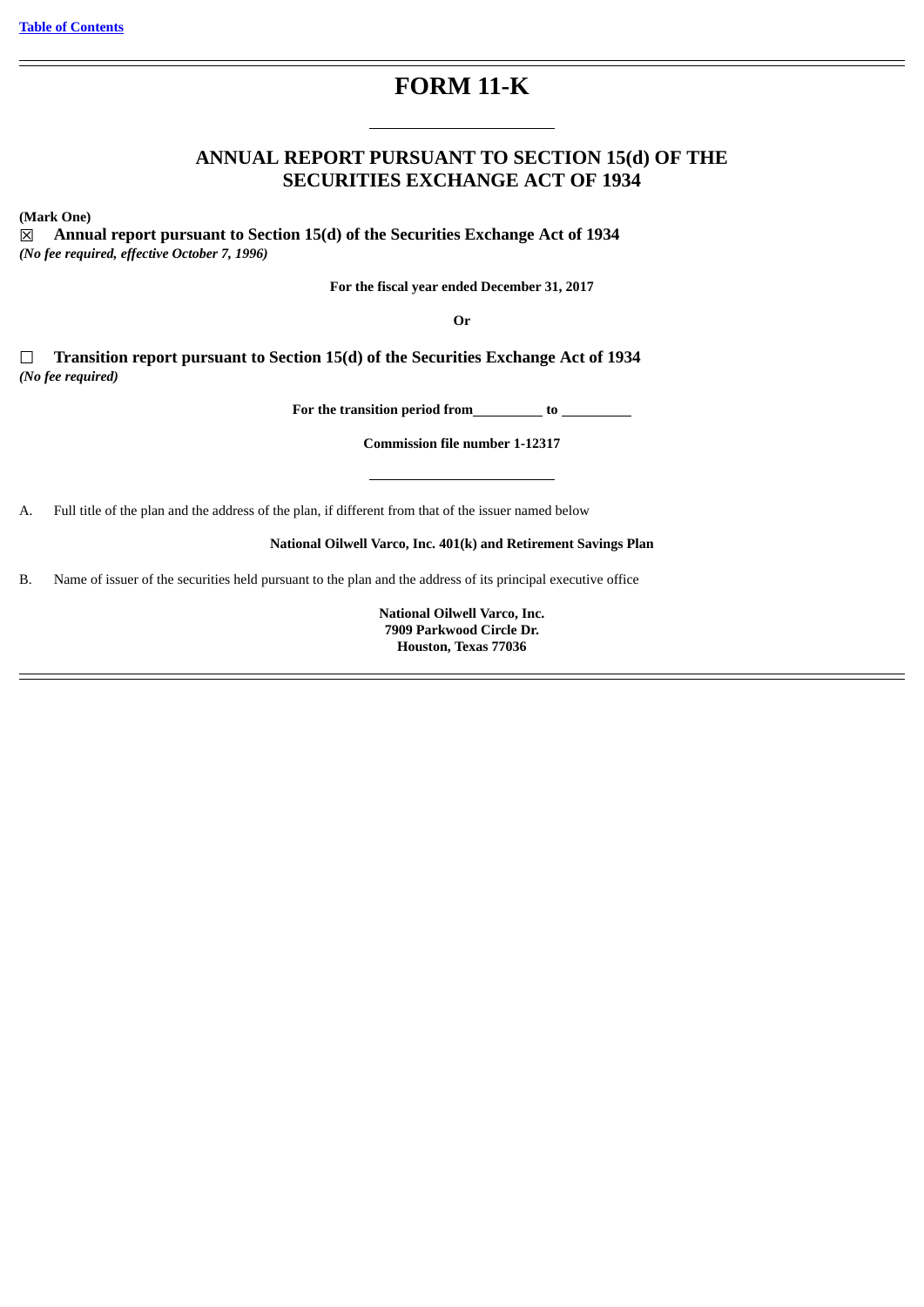## **REQUIRED INFORMATION**

The National Oilwell Varco, Inc. 401(k) and Retirement Savings Plan (the Plan) is subject to the requirements of the Employee Retirement Income Security Act of 1974 (ERISA).

**Item 4.** In lieu of the requirements of Items 1, 2, and 3 of this Form 11-K, the following financial statements of the Plan, notes thereto, and the Report of Independent Registered Public Accounting Firm thereon are being filed in this Report:

- (a) Report of Independent Registered Public Accounting Firm
- (b) Statements of Net Assets Available for Benefits December 31, 2017 and 2016
- (c) Statement of Changes in Net Assets Available for Benefits Year ended December 31, 2017; and
- (d) Notes to Financial Statements

The Consent of Independent Registered Public Accounting Firm to the incorporation by reference of the foregoing financial statements in the Registration Statement on Form S-8 (No. 333-46459) pertaining to the Plan is being filed as Exhibit 23.1 to this Report.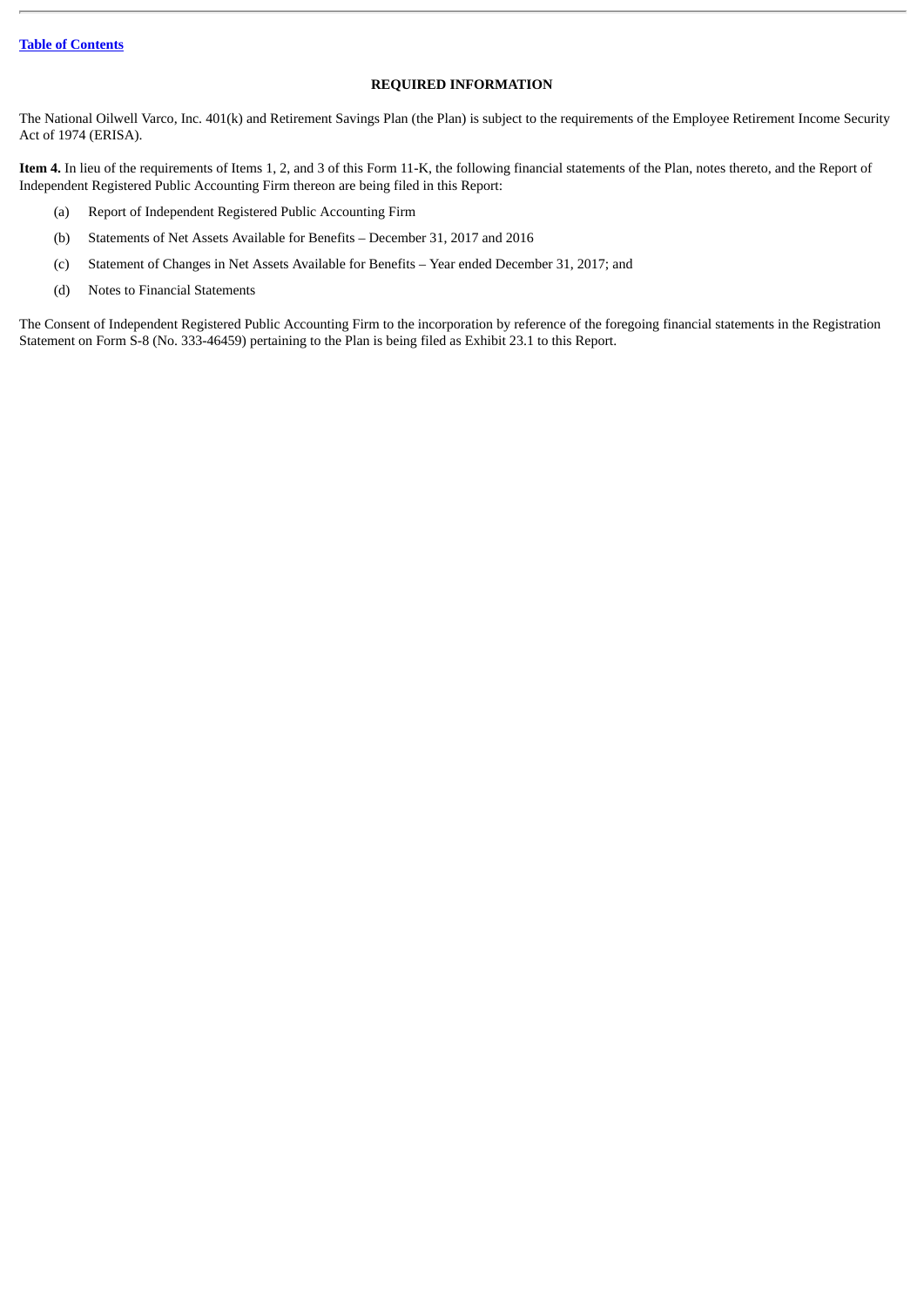FINANCIAL STATEMENTS AND SUPPLEMENTAL SCHEDULE

National Oilwell Varco, Inc. 401(k) and Retirement Savings Plan December 31, 2017 and 2016, and Year Ended December 31, 2017 With Report of Independent Registered Public Accounting Firm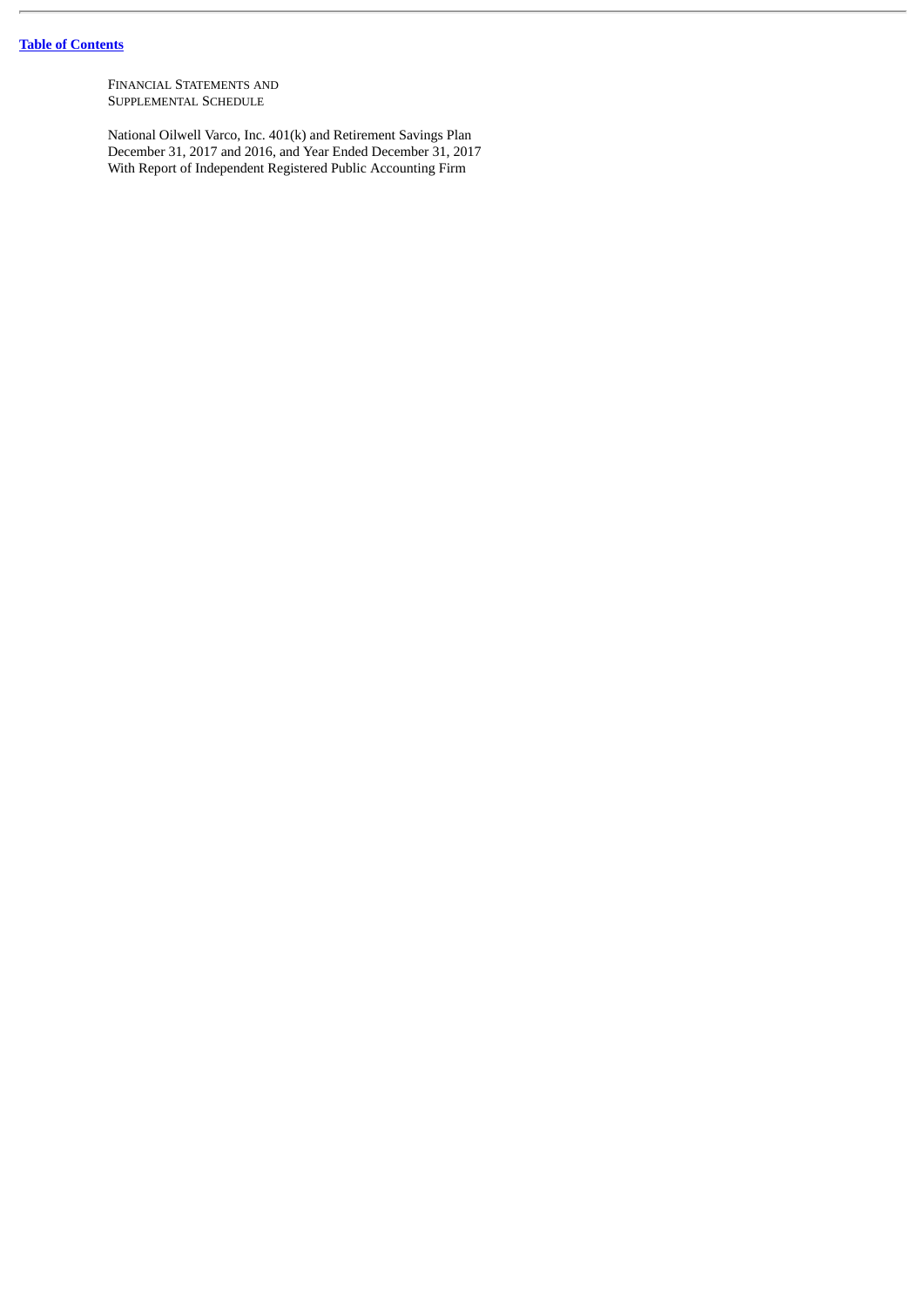<span id="page-3-1"></span>**Table of [Contents](#page-3-0)**

## National Oilwell Varco, Inc. 401(k) and Retirement Savings Plan

Financial Statements and Supplemental Schedule

December 31, 2017 and 2016, and Year Ended December 31, 2017

## **Contents**

<span id="page-3-0"></span>

| <b>Report of Independent Registered Public Accounting Firms</b>                                                                                                    |        |
|--------------------------------------------------------------------------------------------------------------------------------------------------------------------|--------|
| <b>Financial Statements</b>                                                                                                                                        |        |
| <b>Statements of Net Assets Available for Benefits</b><br><b>Statement of Changes in Net Assets Available for Benefits</b><br><b>Notes to Financial Statements</b> | 3<br>4 |
| <b>Supplemental Schedule</b>                                                                                                                                       |        |
| <u>Schedule H, Line 4(i) – Schedule of Assets (Held At End of Year)</u>                                                                                            | 15     |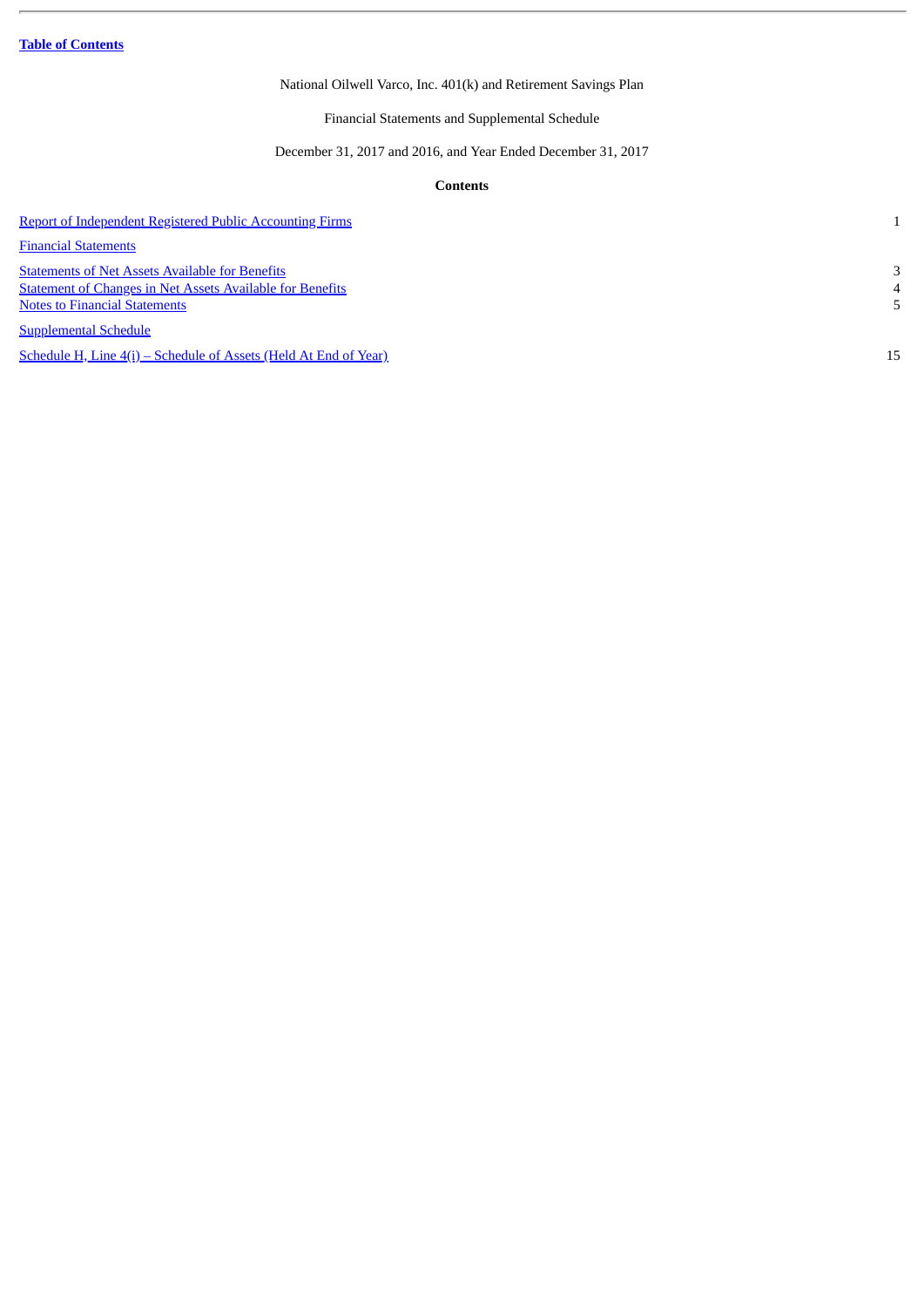#### **Report of Independent Registered Public Accounting Firm**

<span id="page-4-0"></span>To the Benefits Plan Administrative Committee and Plan Participants National Oilwell Varco, Inc. 401(k) and Retirement Savings Plan

### *Opinion on the Financial Statements*

We have audited the accompanying statements of net assets available for benefits of the National Oilwell Varco, Inc. 401(k) and Retirement Savings Plan (the Plan) as of December 31, 2017 and 2016, and the related statement of changes in net assets available for benefits for the year ended December 31, 2017, and the related notes (collectively referred to as the financial statements). In our opinion, the financial statements present fairly, in all material respects, the net assets available for benefits of the Plan as of December 31, 2017 and 2016, and the changes in net assets available for benefits for the year ended December 31, 2017, in conformity with accounting principles generally accepted in the United States of America.

## *Supplementary Information*

The supplementary information in the accompanying schedule of assets (held at end of year) as of December 31, 2017 has been subjected to audit procedures performed in conjunction with the audit of the Plan's financial statements. The supplementary information is the responsibility of Plan management. Our audit procedures included determining whether the supplemental information reconciles to the financial statements or the underlying accounting and other records, as applicable and performing procedures to test the completeness and accuracy of the information presented in the supplemental information. In forming our opinion on the supplemental information in the accompanying schedules, we evaluated whether the supplementary information, including its form and content, is presented in conformity with the Department of Labor's Rules and Regulations for Reporting and Disclosure under the Employee Retirement Income Security Act of 1974. In our opinion, the supplemental information in the accompanying schedules is fairly stated in all material respects in relation to the financial statements as a whole.

#### *Basis for Opinion*

These financial statements are the responsibility of Plan management. Our responsibility is to express an opinion on these financial statements based on our audits. We are a public accounting firm registered with the Public Company Accounting Oversight Board (United States) (PCAOB) and are required to be independent with respect to the Plan in accordance with the U.S. federal securities laws and the applicable rules and regulations of the Securities Exchange Commission and the PCAOB.

We conducted our audits in accordance with the standards of the PCAOB. Those standards require that we plan and perform the audit to obtain reasonable assurance about whether the financial statements are free of material misstatement, whether due to error or fraud.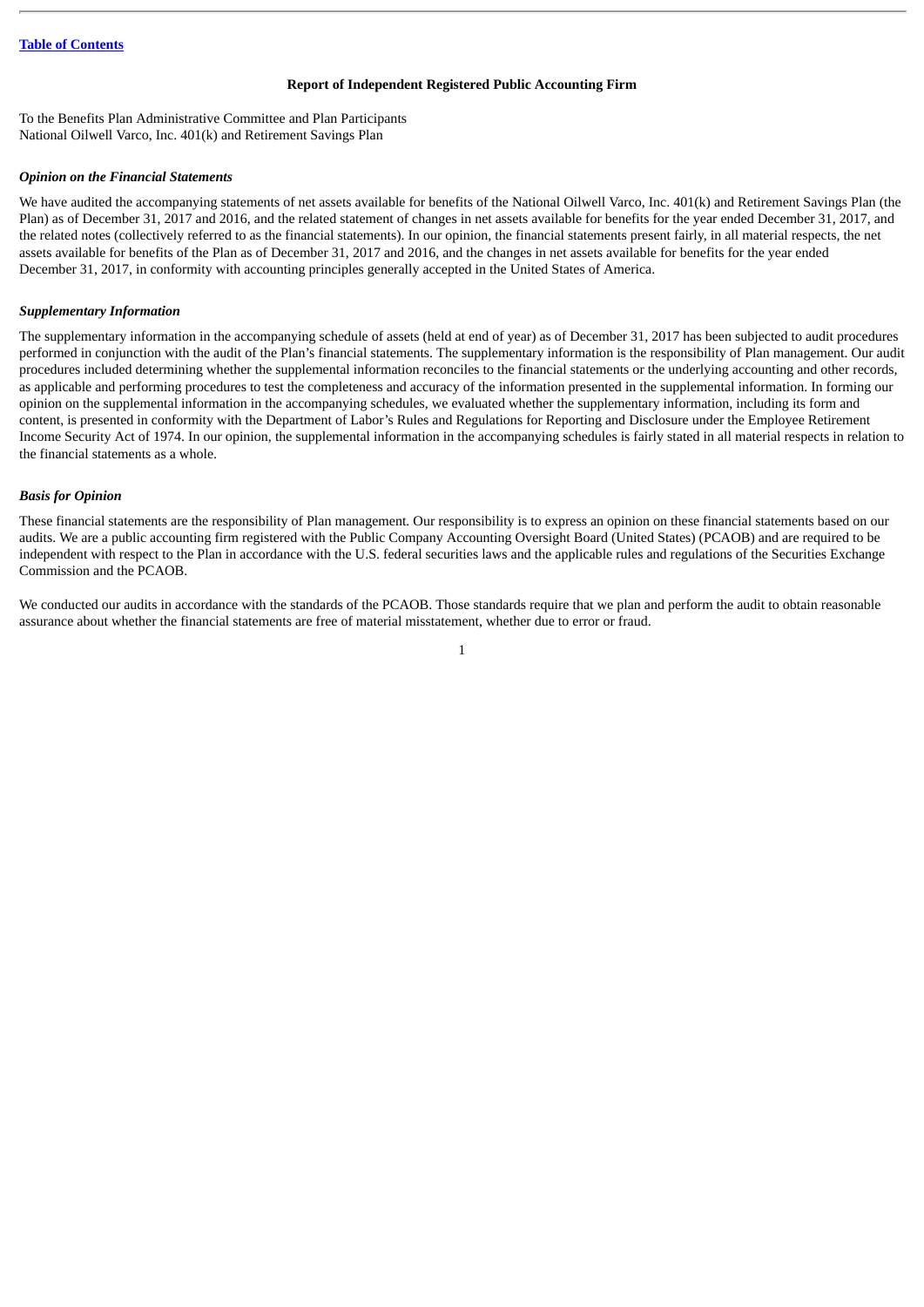## **Table of [Contents](#page-3-0)**

Our audits included performing procedures to assess the risks of material misstatement of the financial statements, whether due to error or fraud, and performing procedures that respond to those risks. Such procedures included examining, on a test basis, evidence supporting the amounts and disclosures in the financial statements. Our audits also included evaluating the accounting principles used and significant estimates made by management, as well as evaluating the overall presentation of the financial statements. We believe that our audits provide a reasonable basis for our opinion.

/s/ Weaver and Tidwell, L.L.P.

WEAVER AND TIDWELL, L.L.P.

We have served as the Plan's auditor since 2017.

Houston, Texas June 26, 2018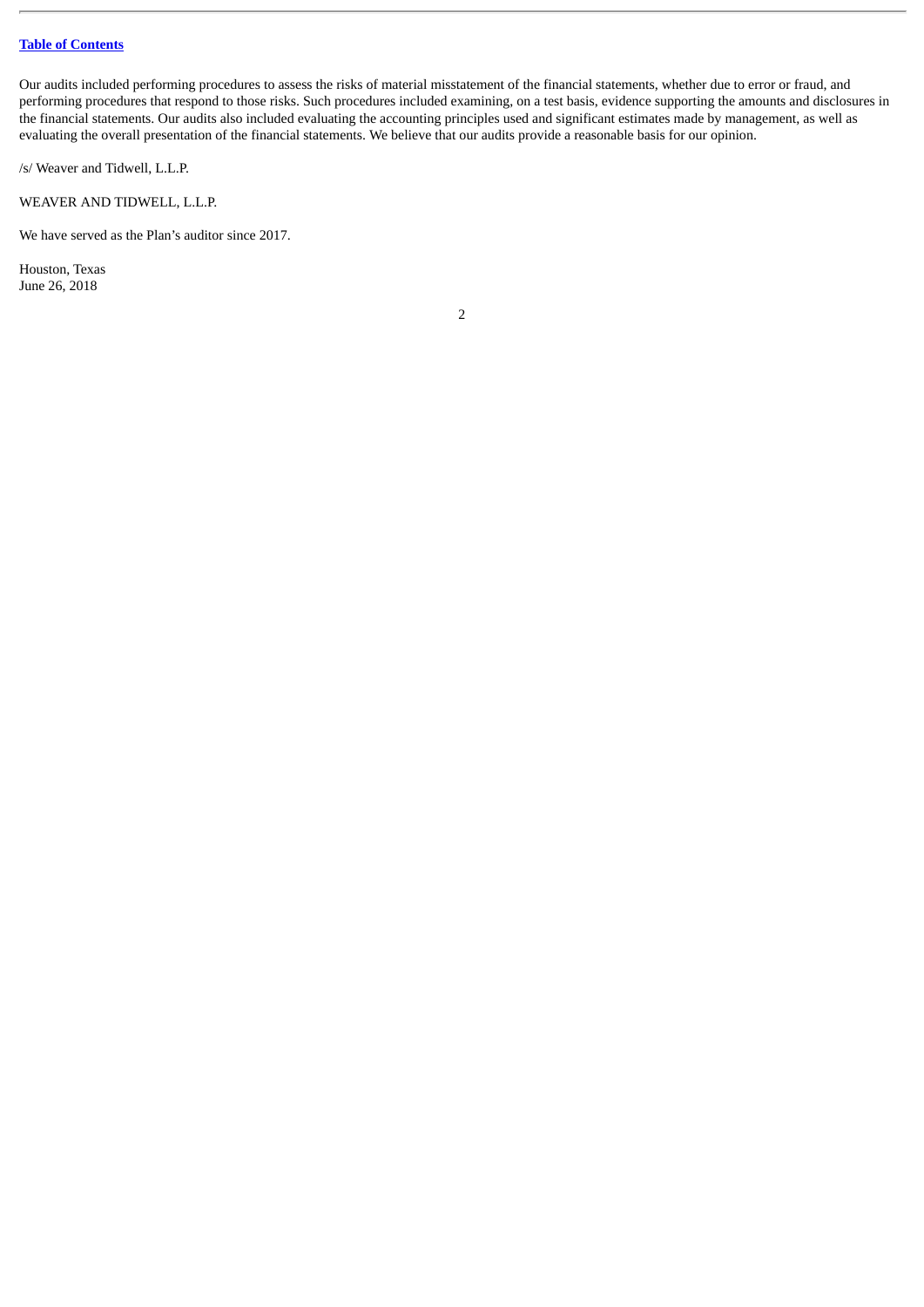## Statements of Net Assets Available for Benefits

<span id="page-6-0"></span>

| <b>Assets</b><br>\$<br>8,385<br>(5,884)<br>\$<br>Cash<br>Receivables:<br><b>Employer contributions</b><br>Participant contributions<br>Investment income<br>3,855<br>3,161<br>Pending trades<br>47,550,764<br>Notes receivable from participants<br>47,049,751<br>Total receivables<br>47,554,619<br>Investments, at fair value<br>1,110,714,499<br>1,268,260,722<br>Fully benefit-responsive investment contracts at contract value<br>224, 277, 452<br>206,652,812<br>Total assets<br>1,522,462,269<br>1,382,053,248<br><b>Liabilities</b><br>Administrative fees payable<br>162,832<br>2,943,755<br>Total liabilities<br>3,106,587<br>2,926,971<br>\$1,379,126,277<br>\$1,519,355,682<br>Net assets available for benefits |                | December 31, |      |            |
|-------------------------------------------------------------------------------------------------------------------------------------------------------------------------------------------------------------------------------------------------------------------------------------------------------------------------------------------------------------------------------------------------------------------------------------------------------------------------------------------------------------------------------------------------------------------------------------------------------------------------------------------------------------------------------------------------------------------------------|----------------|--------------|------|------------|
|                                                                                                                                                                                                                                                                                                                                                                                                                                                                                                                                                                                                                                                                                                                               |                |              | 2017 | 2016       |
|                                                                                                                                                                                                                                                                                                                                                                                                                                                                                                                                                                                                                                                                                                                               |                |              |      |            |
|                                                                                                                                                                                                                                                                                                                                                                                                                                                                                                                                                                                                                                                                                                                               |                |              |      |            |
|                                                                                                                                                                                                                                                                                                                                                                                                                                                                                                                                                                                                                                                                                                                               |                |              |      |            |
|                                                                                                                                                                                                                                                                                                                                                                                                                                                                                                                                                                                                                                                                                                                               |                |              |      |            |
|                                                                                                                                                                                                                                                                                                                                                                                                                                                                                                                                                                                                                                                                                                                               |                |              |      |            |
|                                                                                                                                                                                                                                                                                                                                                                                                                                                                                                                                                                                                                                                                                                                               |                |              |      |            |
|                                                                                                                                                                                                                                                                                                                                                                                                                                                                                                                                                                                                                                                                                                                               |                |              |      |            |
|                                                                                                                                                                                                                                                                                                                                                                                                                                                                                                                                                                                                                                                                                                                               |                |              |      |            |
|                                                                                                                                                                                                                                                                                                                                                                                                                                                                                                                                                                                                                                                                                                                               |                |              |      | 47,052,912 |
|                                                                                                                                                                                                                                                                                                                                                                                                                                                                                                                                                                                                                                                                                                                               |                |              |      |            |
|                                                                                                                                                                                                                                                                                                                                                                                                                                                                                                                                                                                                                                                                                                                               |                |              |      |            |
|                                                                                                                                                                                                                                                                                                                                                                                                                                                                                                                                                                                                                                                                                                                               |                |              |      |            |
|                                                                                                                                                                                                                                                                                                                                                                                                                                                                                                                                                                                                                                                                                                                               |                |              |      |            |
|                                                                                                                                                                                                                                                                                                                                                                                                                                                                                                                                                                                                                                                                                                                               |                |              |      | 180,983    |
|                                                                                                                                                                                                                                                                                                                                                                                                                                                                                                                                                                                                                                                                                                                               | Pending trades |              |      | 2,745,988  |
|                                                                                                                                                                                                                                                                                                                                                                                                                                                                                                                                                                                                                                                                                                                               |                |              |      |            |
|                                                                                                                                                                                                                                                                                                                                                                                                                                                                                                                                                                                                                                                                                                                               |                |              |      |            |

*See accompanying notes.*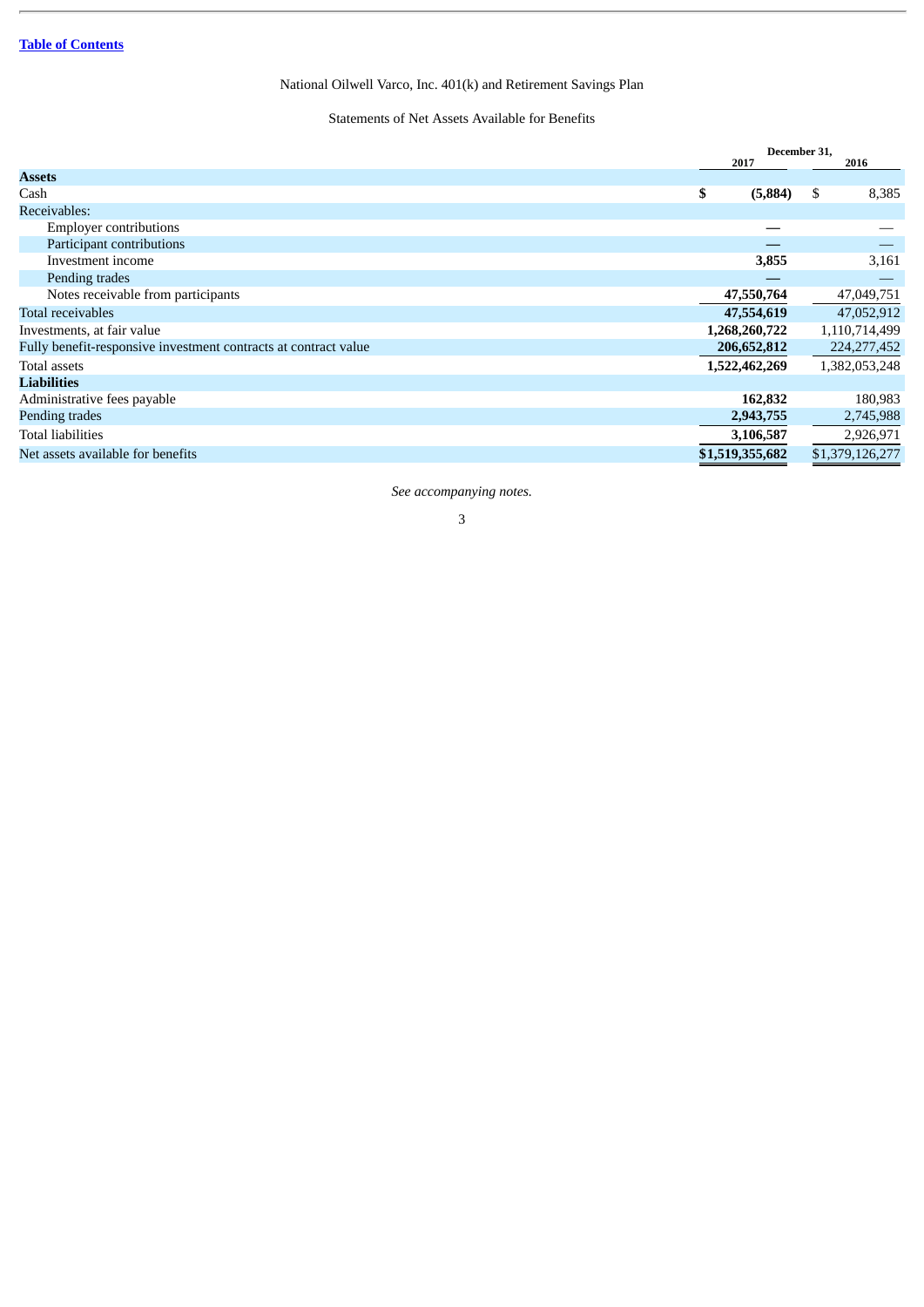Statement of Changes in Net Assets Available for Benefits

Year Ended December 31, 2017

<span id="page-7-0"></span>

| <b>Additions:</b>                                     |                  |
|-------------------------------------------------------|------------------|
| <b>Employer contributions</b>                         | \$<br>56,814,008 |
| Participant contributions                             | 53,675,681       |
| Participant rollovers                                 | 3,235,196        |
| Investment income                                     | 24,984,340       |
| Interest income on notes receivable from participants | 2,088,616        |
| Net appreciation in fair value of investments         | 154,306,345      |
| Total additions                                       | 295,104,186      |
| Deductions:                                           |                  |
| Benefits paid to participants                         | 153,054,522      |
| Corrective distributions                              | 747              |
| Administrative expenses                               | 1,819,512        |
| <b>Total deductions</b>                               | 154,874,781      |
| Net increase                                          | 140,229,405      |
| Net assets available for benefits at:                 |                  |
| Beginning of year                                     | 1,379,126,277    |
| End of year                                           | \$1,519,355,682  |
|                                                       |                  |

*See accompanying notes.*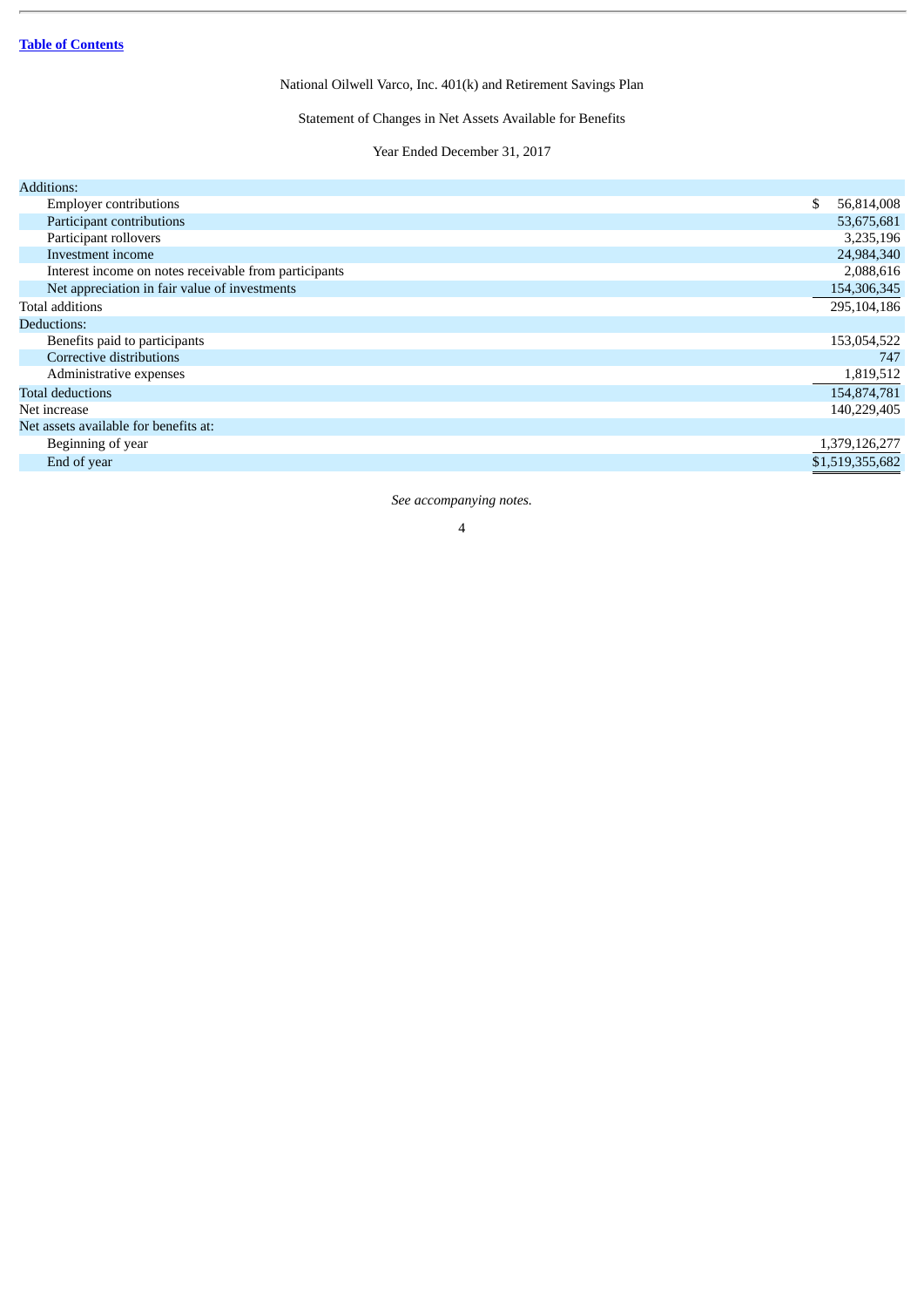Notes to Financial Statements

December 31, 2017

## <span id="page-8-0"></span>**1. Description of Plan**

The following description of the National Oilwell Varco, Inc. 401(k) and Retirement Savings Plan (the Plan) is provided for general information only. Participants should refer to the *Summary Plan Description* for a more complete description of the Plan's provisions, a copy of which is available from National Oilwell Varco, L.P. (the Company or Plan Sponsor). The Company is a wholly owned subsidiary of National Oilwell Varco, Inc.

#### **General**

The Plan was established effective April 1, 1987, for the benefit of the employees of the Company. The Plan is a defined contribution plan covering substantially all domestic employees who have completed one hour of service. The Plan is subject to the provisions of the Employee Retirement Income Security Act of 1974, as amended (ERISA).

#### **Contributions**

Participants may make both pretax and after-tax contributions to the Plan. The Plan allows pretax salary deferral contributions of 1% to 100% (less any after-tax contributions, required withholdings, or other elected deductions) of compensation, subject to certain Internal Revenue Service (IRS) limitations. The Plan allows participants to designate their salary deferral contributions as Roth contributions. After-tax contributions may be made at 1% to 18% of eligible compensation. However, combined pretax and after-tax contributions, required withholdings, and other elected deductions cannot exceed 100% of compensation. The Plan provides for the automatic enrollment and payroll deduction of 4% of a new eligible employee's compensation as soon as practical following 60 days after employment.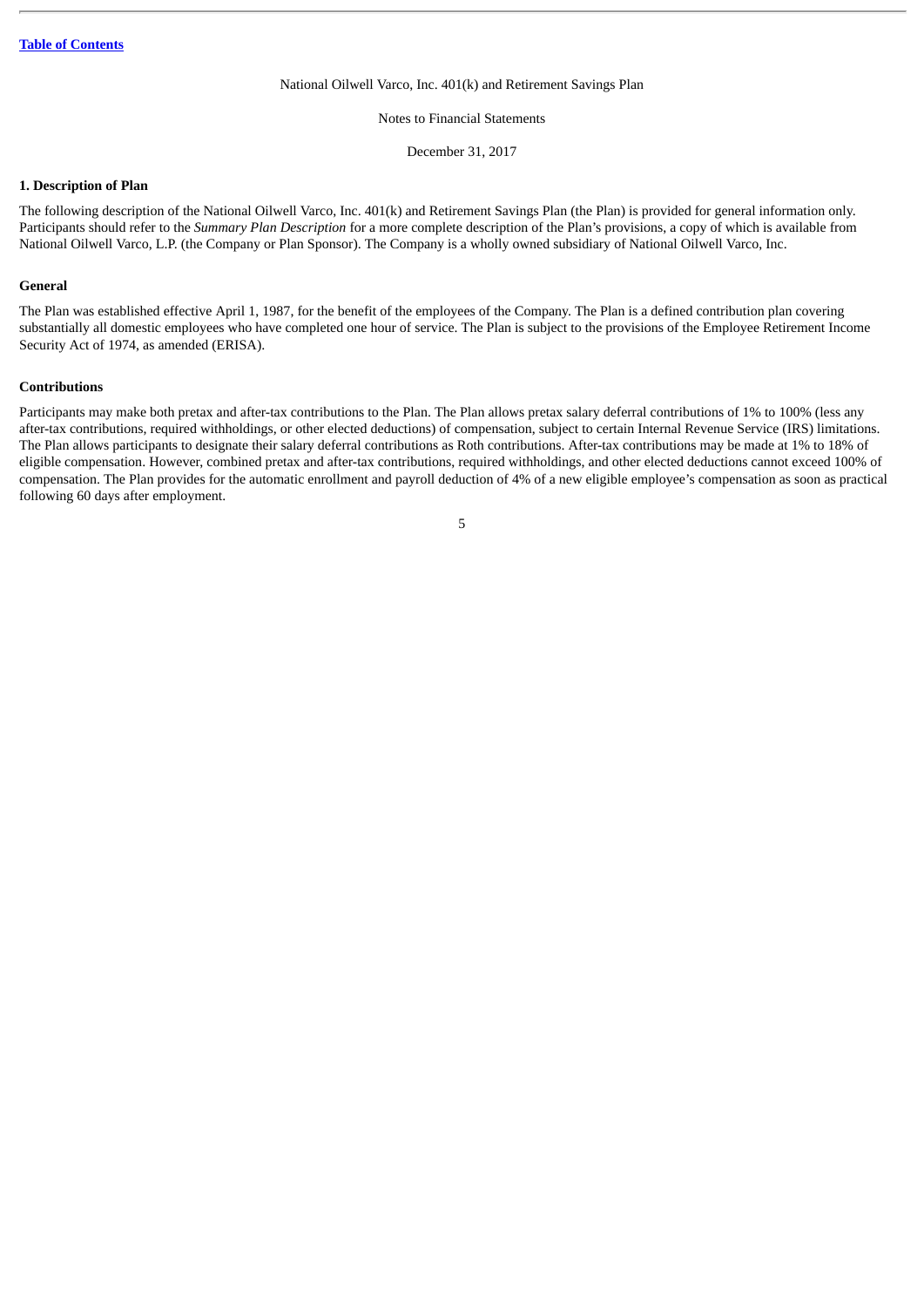#### Notes to Financial Statements (continued)

## **1. Description of Plan (continued)**

The Company matches 100% of the first 4% of each participant's contribution. The Company may also make a discretionary contribution (the Employer Retirement Contribution) to the Plan. The amount of the Employer Retirement Contribution is determined based upon participants' eligible salary and years of service. Participants age 50 and older may contribute additional pretax catch-up contributions, subject to IRS limitations. For the year ended December 31, 2017, the Company contributed \$28,952,640 of Employer Retirement Contributions. Participants must have completed one year of service in order to receive Company matching and Employer Retirement Contributions.

### **Vesting**

Participants are immediately 100% vested in their participant and employer contributions and the related earnings that have been credited to their accounts.

#### **Benefit Payments**

The Plan pays lump-sum benefits upon retirement, disability, death, or termination of employment. In-service withdrawals, subject to certain rules and restrictions, may also be made from certain account balances.

## **Participant Loans**

The Plan includes a loan provision that permits participants to borrow a minimum of \$1,000 up to a maximum equal to the lesser of \$50,000 or 50% of the total value of their Plan assets. The loans are payable in principal installments, plus interest, at prime plus one percent through payroll deductions and are due in one- to five-year terms, unless the loan is used to acquire a principal residence, in which case the loan term cannot exceed ten years. Repayments are made ratably through payroll deductions.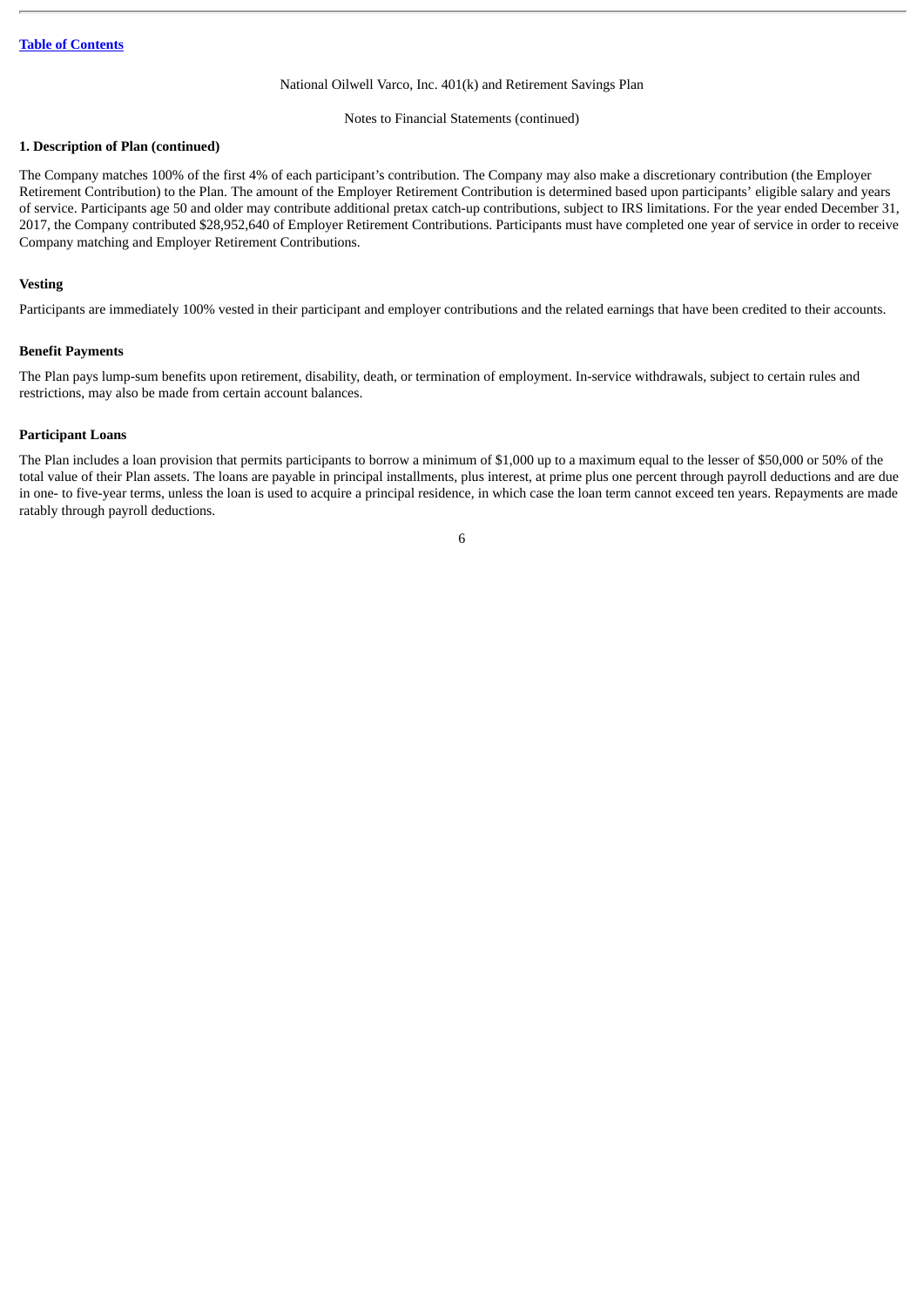#### Notes to Financial Statements (continued)

## **1. Description of Plan (continued)**

Participant loans are recorded on the financial statements as notes receivable from participants at their unpaid principal balance plus any accrued but unpaid interest. Interest income on notes receivable from participants is recorded when it is earned. Related fees are recorded as administrative expenses and are expensed when they are incurred. No allowance for credit losses has been recorded as of December 31, 2017 or 2016. If a participant ceases to make loan repayments and the plan administrator deems the participant loan to be a distribution, the participant loan balance is reduced and a benefit payment is recorded.

## **Administrative Expenses**

Certain administrative expenses are paid from the Plan's assets. All other Plan expenses are paid by the Company.

## **Plan Termination**

Although it has not expressed any intent to do so, the Company has the right under the Plan to discontinue its contributions at any time and to terminate the Plan subject to the provisions of ERISA. Participants are 100% vested in their accounts in any event. Assets would be distributed to participants as prescribed by ERISA.

## **2. Summary of Accounting Policies**

#### **Basis of Accounting**

The accompanying financial statements of the Plan have been prepared on the accrual basis of accounting. Benefit payments to participants are recorded upon distribution.

### **Use of Estimates**

The preparation of financial statements in conformity with U.S. generally accepted accounting principles requires management to make estimates that affect the amounts reported in the financial statements, accompanying notes, and supplemental schedule. Actual results could differ from those estimates.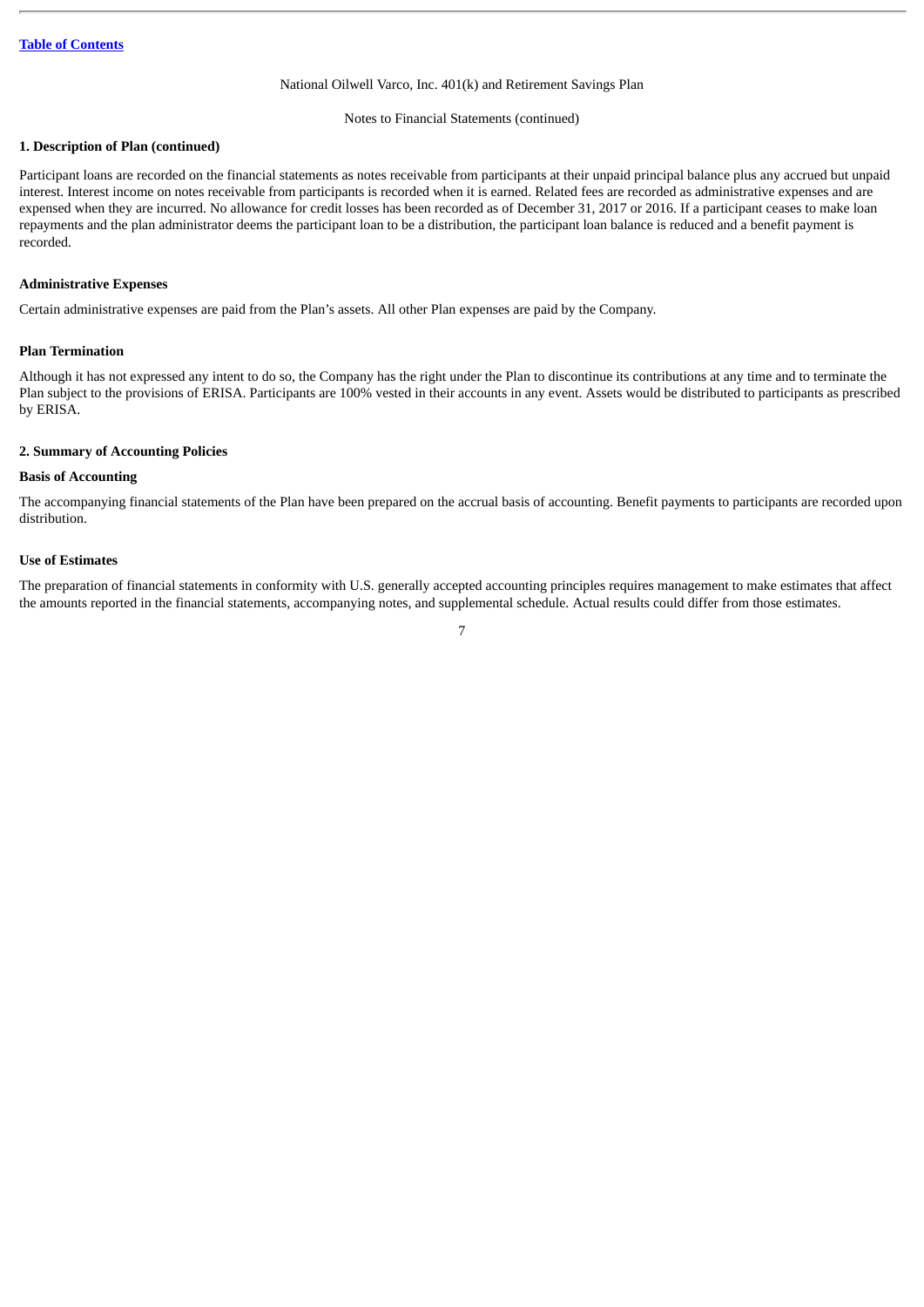Notes to Financial Statements (continued)

## **2. Summary of Accounting Policies (continued)**

## **Investment Valuation and Income Recognition**

Wells Fargo, N.A. serves as the Plan's trustee and holds all investments of the Plan. Investments held by the Plan (except for fully benefit-responsive investment contracts) are stated at fair value. Fair value is defined as the price that would be received to sell an asset or paid to transfer a liability in an orderly transaction between market participants at the measurement date (an exit price). See Note 3 for further discussion of fair value measurements.

Purchases and sales of securities are recorded on a trade-date basis. Interest income is recorded as earned. Dividends are recorded on the record date. Net appreciation includes the Plan's gains and losses on investments bought and sold as well as held during the year.

### **Risks and Uncertainties**

The Plan provides for investments in various investment securities that, in general, are exposed to various risks, such as interest rate, credit, and overall market volatility risks. Due to the level of risk associated with certain investment securities, it is reasonably possible that changes in the values of investment securities will occur in the near term and that such changes could materially affect the amounts reported in the statements of net assets available for benefits and participant account balances.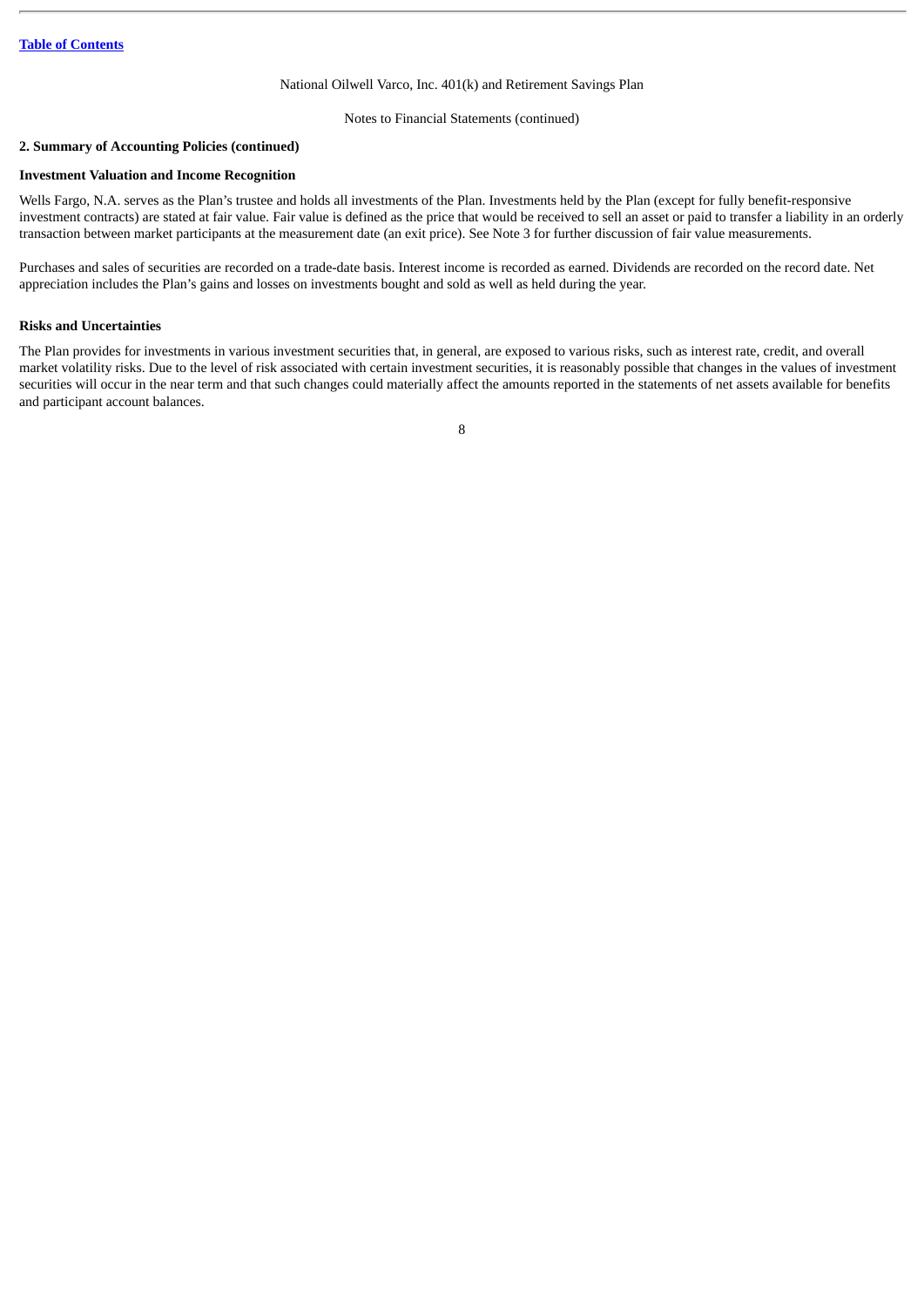### Notes to Financial Statements (continued)

#### **3. Fair Value Measurements**

The fair value framework establishes a fair value hierarchy that prioritizes the inputs to valuation techniques used to measure fair value. The hierarchy gives the highest priority to unadjusted quoted prices in active markets for identical assets and liabilities (Level 1) and the lowest priority to unobservable inputs (Level 3). The three levels of the fair value hierarchy are described below:

Level 1 – Unadjusted quoted prices in active markets that are accessible to the reporting entity at the measurement date for identical assets and liabilities.

Level 2 – Inputs other than quoted prices in active markets for identical assets and liabilities that are observable either directly or indirectly for substantially the full term of the asset or liability. Level 2 inputs include the following:

- quoted prices for similar assets and liabilities in active markets;
- quoted prices for identical or similar assets or liabilities in markets that are not active;
- observable inputs other than quoted prices that are used in the valuation of the asset or liabilities (e.g., interest rate and yield curve quotes at commonly quoted intervals);
- inputs that are derived principally from or corroborated by observable market data by correlation or other means.

Level 3 – Unobservable inputs for the asset or liability (i.e., supported by little or no market activity). Level 3 inputs include management's own assumption about the assumptions that market participants would use in pricing the asset or liability (including assumptions about risk).

The level in the fair value hierarchy within which the fair value measurement is classified is determined based on the lowest level input that is significant to the fair value measure in its entirety.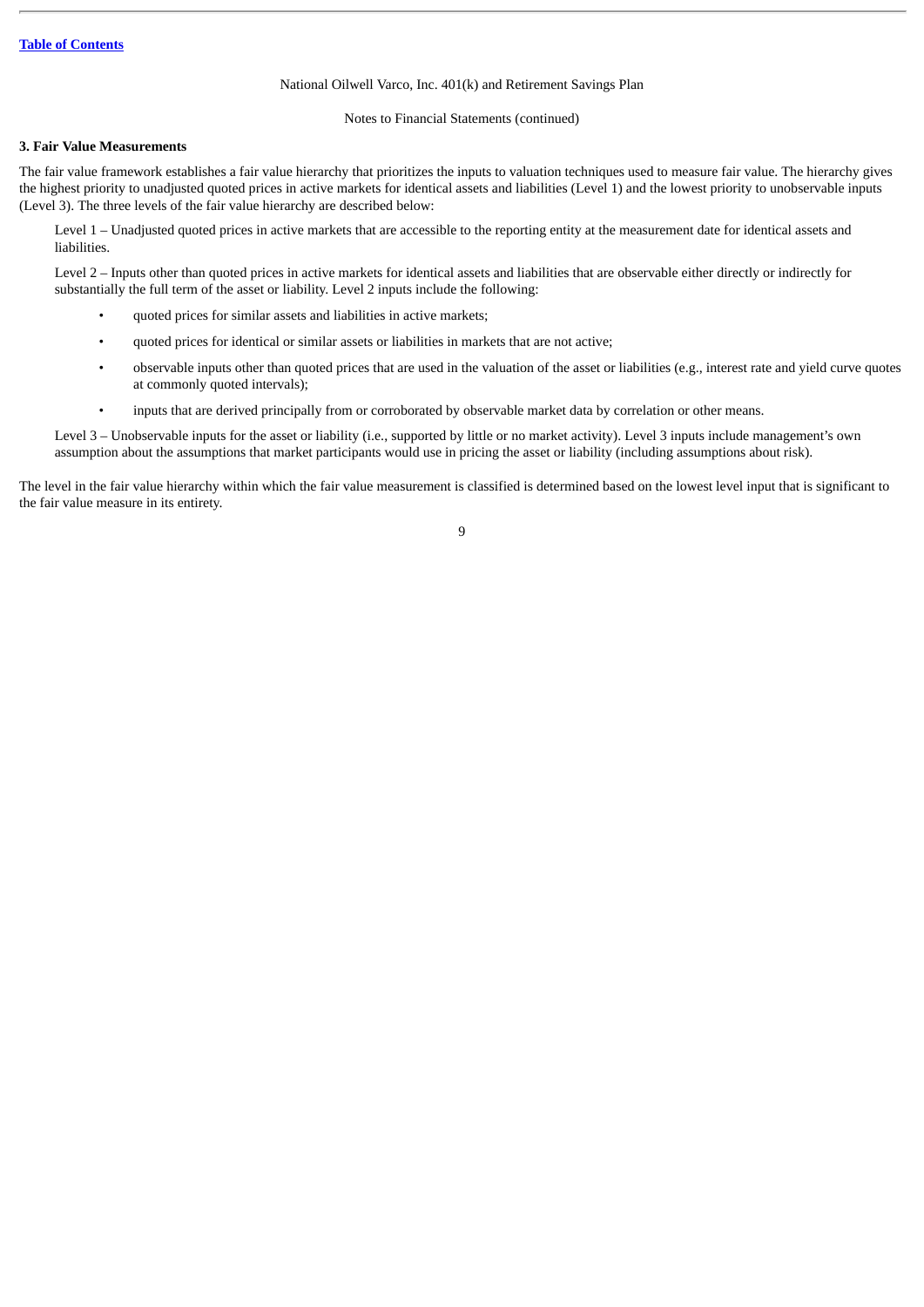Notes to Financial Statements (continued)

## **3. Fair Value Measurements (continued)**

Following is a description of the valuation techniques and inputs used for each general type of assets measured at fair value by the Plan:

*Self-directed brokerage accounts:* Accounts primarily consist of cash, money market funds, mutual funds and common stocks that are valued on the basis of readily determinable market prices.

*Common stocks:* Valued at the closing price reported on the active market on which the individual securities are traded.

*Mutual funds:* Valued at the net asset value (NAV) of shares held by the Plan at year-end.

*Common collective trust funds:* Valued at the NAV of shares held by the Plan at year-end. The NAV, as provided by the trustee, is used as a practical expedient to estimate fair value. The NAV is based on the fair value of the underlying investments held by the fund.

The methods described above may produce a fair value calculation that may not be indicative of net realizable value or reflective of future fair values. Furthermore, while the Plan believes its valuation methods are appropriate and consistent with other market participants, the use of different methodologies or assumptions to determine the fair value of certain financial instruments could result in a different fair value measurement at the reporting date.

The following tables set forth, by level within the fair value hierarchy, the Plan's assets carried at fair value:

| Assets at Fair Value as of<br><b>December 31, 2017</b> |                 |                |                 | Assets at Fair Value as of<br><b>December 31, 2016</b> |  |  |
|--------------------------------------------------------|-----------------|----------------|-----------------|--------------------------------------------------------|--|--|
| <b>Level 1</b>                                         | <b>Total</b>    | <b>Level 1</b> | Total           |                                                        |  |  |
| 84,395,833                                             | 84,395,833      | \$104,231,112  | \$104,231,112   |                                                        |  |  |
| 1,007,991,570                                          | 1,007,991,570   | 859,954,144    | 859,954,144     |                                                        |  |  |
| 3,394,759                                              | 3,394,759       | 2,774,799      | 2,774,799       |                                                        |  |  |
| 1,095,782,162                                          | 1,095,782,162   | 966,960,055    | 966,960,055     |                                                        |  |  |
|                                                        |                 |                |                 |                                                        |  |  |
|                                                        | 172,478,560     |                | 143,754,444     |                                                        |  |  |
|                                                        | \$1,268,260,722 |                | \$1,110,714,499 |                                                        |  |  |
|                                                        |                 |                |                 |                                                        |  |  |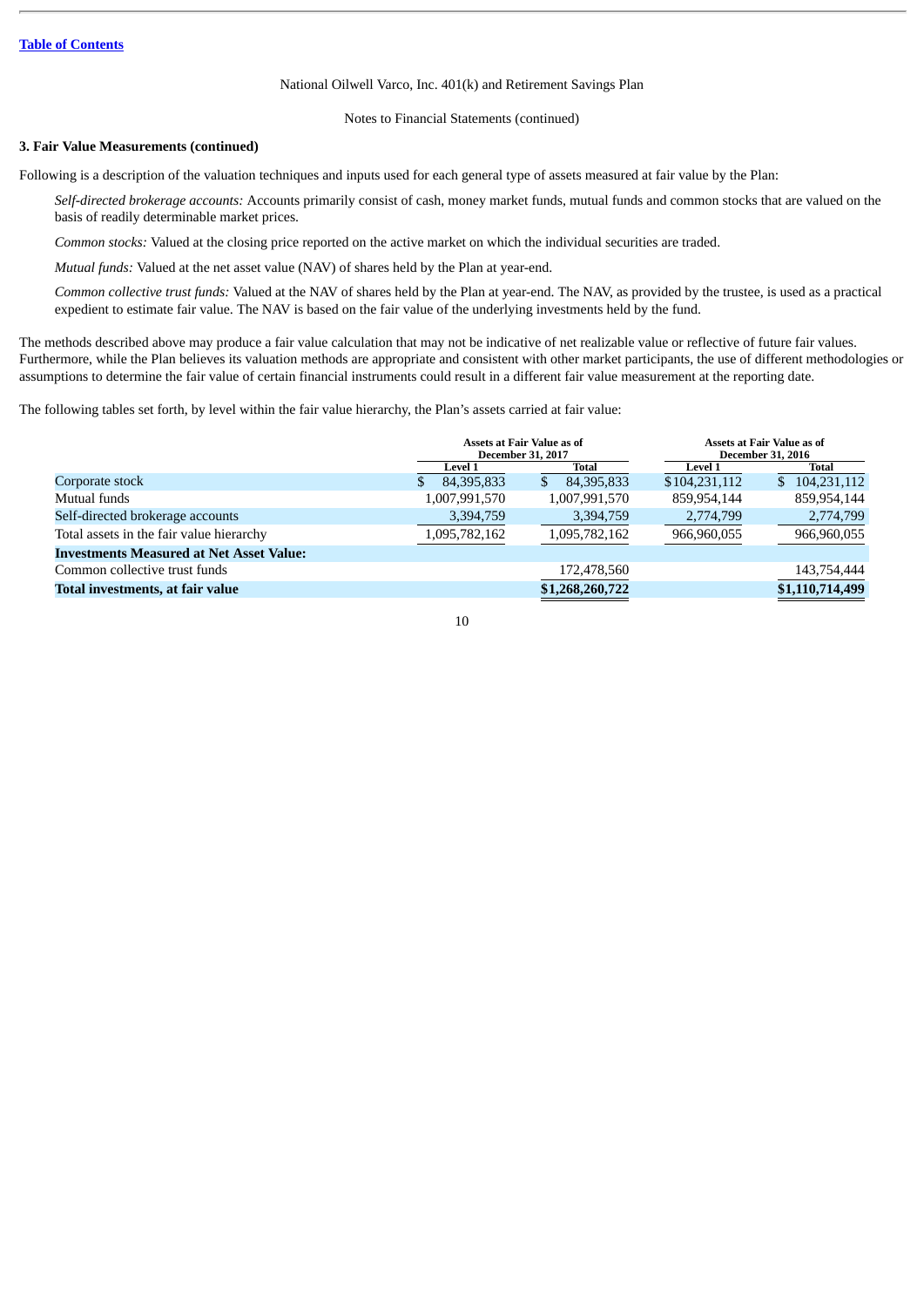#### Notes to Financial Statements (continued)

### **4. Fully Benefit-Responsive Investment Contracts**

The Plan offers an investment called the National Oilwell Varco Stable Value Fund, which is managed by Galliard Capital Management and is comprised of investments in fixed income security funds that are covered by synthetic guaranteed investment contracts (synthetic GICs), which are fully benefit-responsive investment contracts. Within this structure, the Plan owns both the fixed income security funds and the wrapper contracts.

In a synthetic GIC structure, the Plan makes investments in fixed income security funds. To reduce the risk of losses on these investments, the Plan purchases a wrapper contract from an insurance company or bank, which enables Plan participants to transact at a specified contract value by protecting the principal amount invested over a specific period of time.

Fully Benefit-Responsive investment contracts held by a defined contribution plan are required to be reported at contract value. Contract value is the relevant measurement attributable to fully benefit-responsive investment contracts because contract value is the amount participants would receive if they were to initiate permitted transactions under the terms of the Plan. The contract value of the fully benefit-responsive investment contracts represents contributions plus earnings, less participant withdrawals and administrative expenses.

The Plan's investments covered by the wrapper contracts earn interest at interest crediting rates that are typically reset on a monthly or quarterly basis. These interest crediting rates use a formula that is based on the characteristics of the underlying fixed income portfolio.

Participants may ordinarily direct the withdrawal or transfer of all or a portion of their investment at contract value. Certain events limit the ability of the Plan to transact at contract value with the issuer. Such events include the following: (i) amendments to the Plan documents (including complete or partial Plan termination or merger with another plan), (ii) changes to the Plan's prohibition on competing investment options or deletion of equity wash provisions, or (iii) bankruptcy of the Plan sponsor or other Plan sponsor events (e.g., divestitures or spin-offs of the trust to qualify for exemption from federal income taxes or any required prohibited transaction exemption under ERISA). The Plan administrator does not believe that the occurrence of any such value event, which would limit the Plan's ability to transact at contract value with participants, is probable.

In some cases, an investment contract issuer may terminate a contract with the Plan and settle at amounts different from the contract value. Examples of these events include the Plan's loss of its qualified status, material breaches of responsibilities that are not cured, or material and adverse changes to the provisions of the Plan. If one of these events were to occur, the investment contract issuer could terminate the contract at the market value of the underlying investments.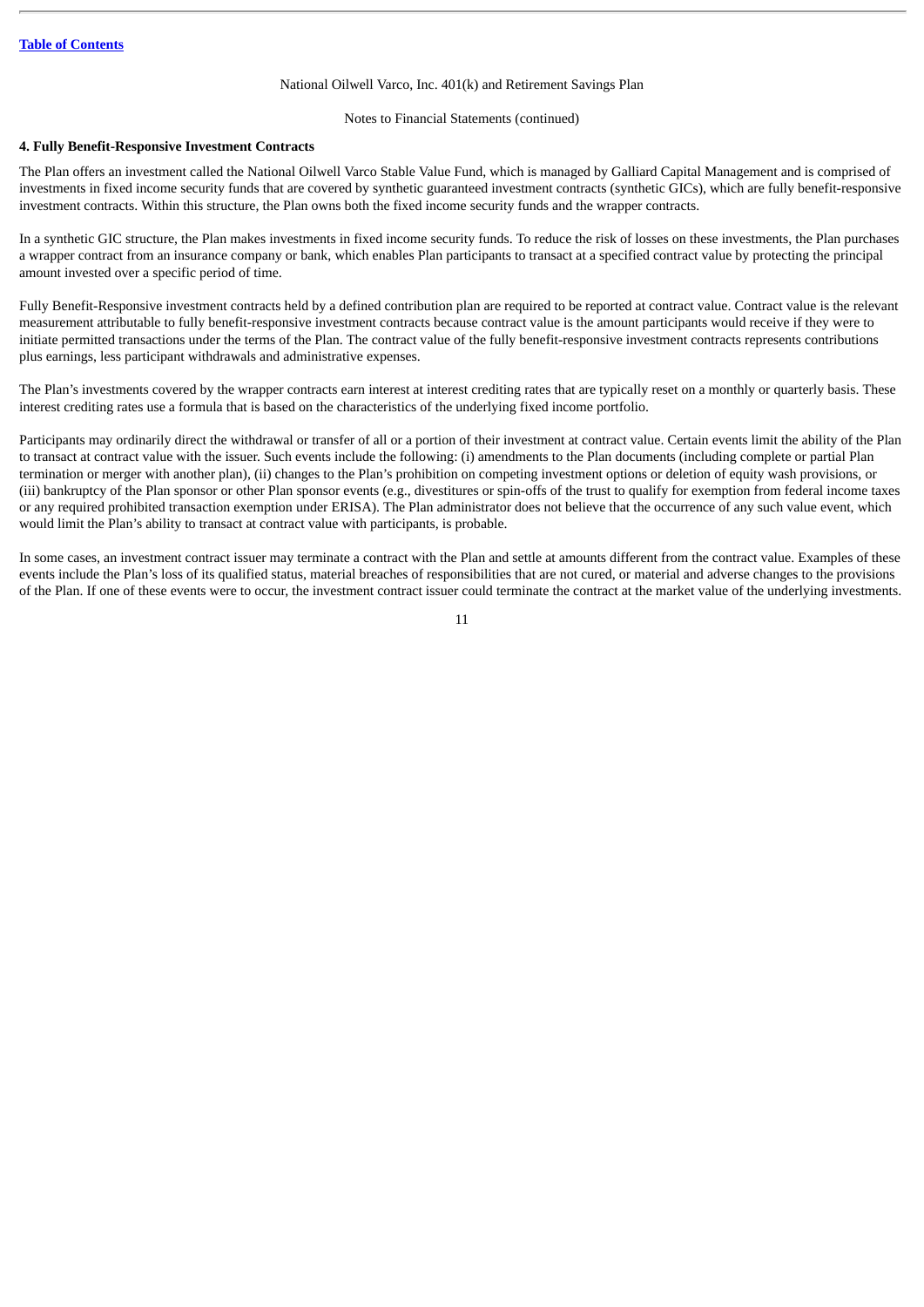Notes to Financial Statements (continued)

## **5. Common Collective Trusts**

The Harris Associates Oakmark International collective fund, is a common collective trust fund established, operated and maintained by SEI Trust Company, which is a direct filing entity with the U.S. Department of Labor. There are currently no redemption restrictions on this investment.

The Wells Fargo Short Term Investment Fund S is a common collective trust fund which invests primarily in short term fixed income securities, which is a direct filing entity with the U.S. Department of Labor. There are currently no redemption restrictions on this investment.

## **6. Related-Party Transactions and Parties of Interest Transactions**

Certain investments of the Plan are managed by Wells Fargo, N.A., the trustee of the Plan; therefore, these transactions qualify as party-in-interest transactions. Additionally, a portion of the Plan's assets are invested in the Company's common stock. Because the Company is the plan sponsor, transactions involving the Company's common stock qualify as party-in-interest transactions. All of these transactions are exempt from the prohibited transactions rules under ERISA.

## **7. Income Tax Status**

The Plan has received a determination letter from the IRS dated May 12, 2014, stating that the Plan is qualified under Section 401(a) of the Internal Revenue Code (IRC) and; therefore, the related trust is exempt from taxation. Once qualified, the Plan is required to operate in conformity with the IRC to maintain its qualified status. The plan sponsor believes the Plan is being operated in compliance with the applicable requirements of the IRC and; therefore, believes that the Plan is qualified and the related trust is tax-exempt.

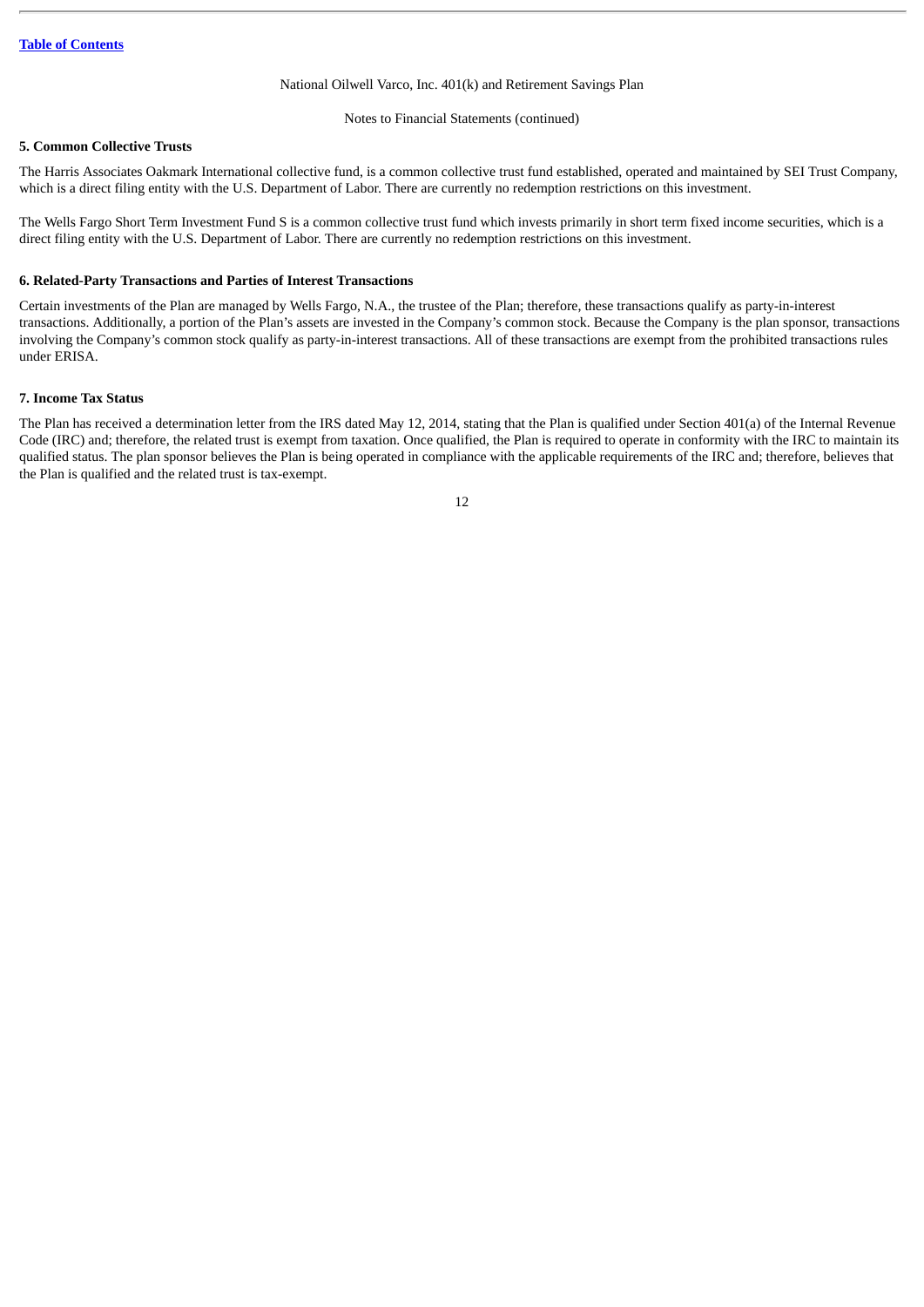## Notes to Financial Statements (continued)

U.S. generally accepted accounting principles require plan management to evaluate uncertain tax positions taken by the Plan. The financial statement effects of a tax position are recognized when the position is more likely than not, based on the technical merits, to be sustained upon examination by the IRS. The plan administrator has analyzed the tax positions taken by the Plan and has concluded that, as of December 31, 2017, there are no uncertain positions taken or expected to be taken. The Plan has recognized no interest or penalties related to uncertain tax positions. The Plan is subject to routine audits by taxing jurisdictions; however, there are currently no audits for any tax periods in progress. The plan administrator believes it is no longer subject to income tax examinations for years prior to 2014.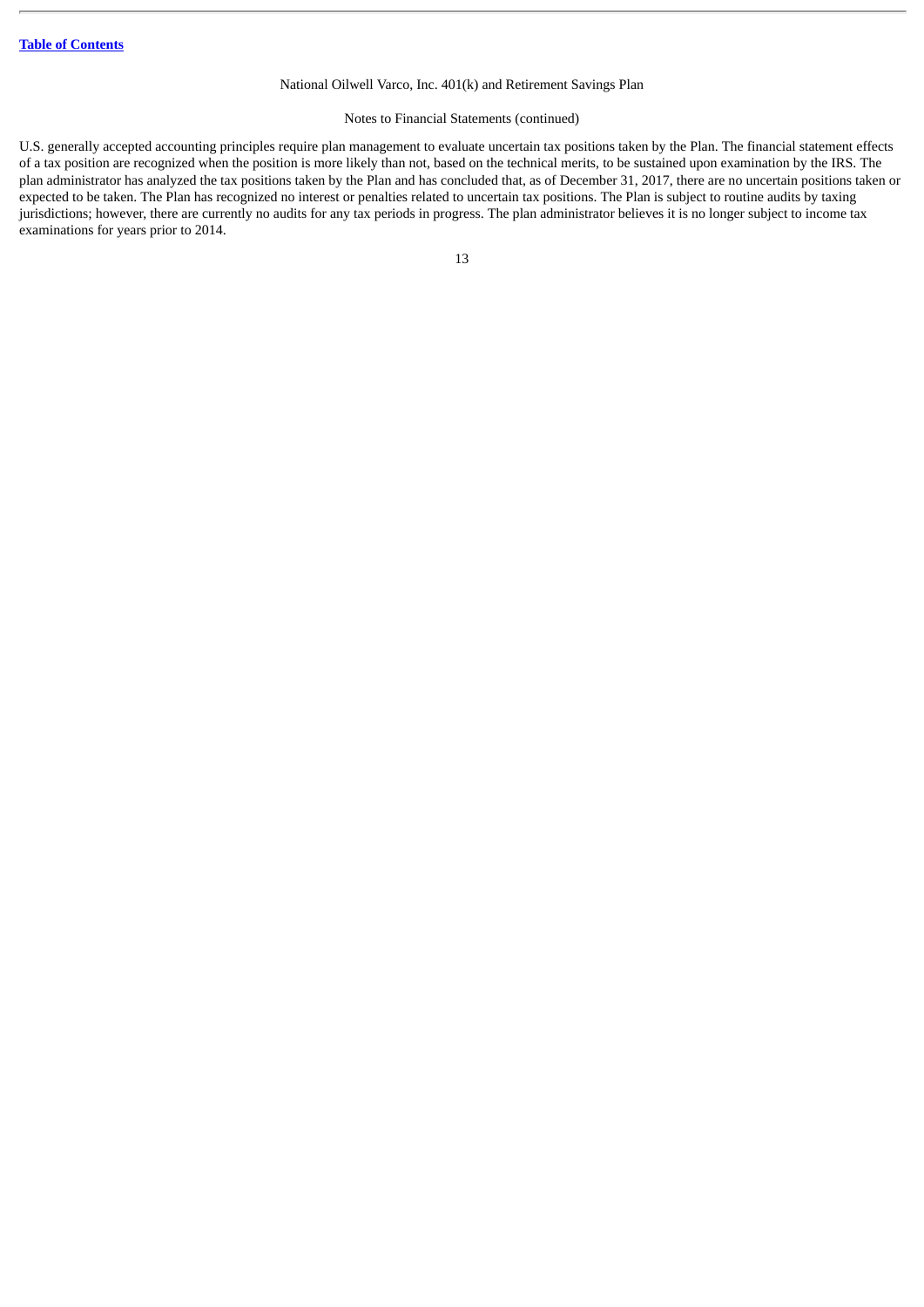#### <span id="page-17-0"></span>**Supplemental Schedule**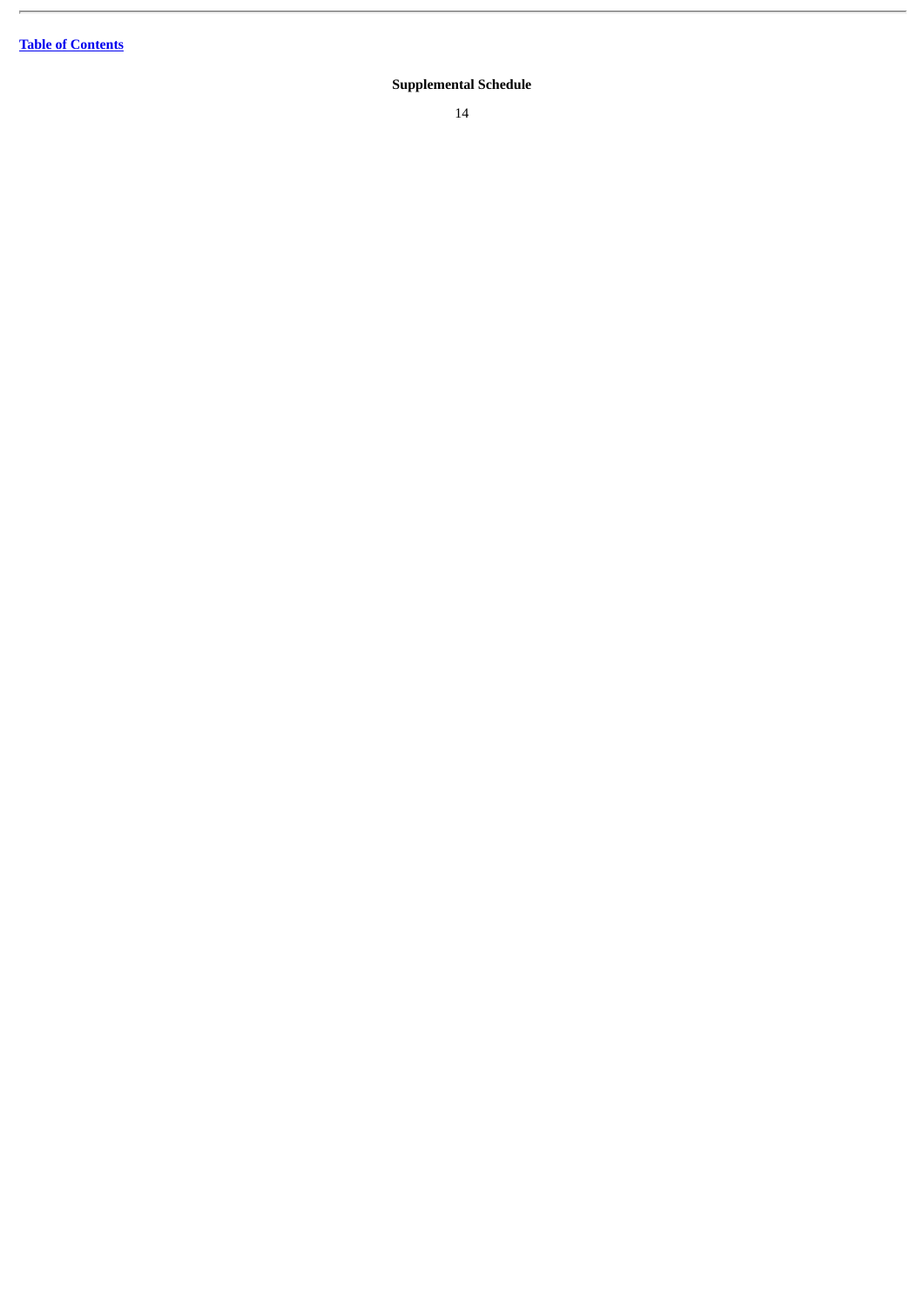## Plan No. 001 EIN 76-0488987

## Schedule H, Line 4(i) – Schedule of Assets (Held at End of Year)

December 31, 2017

<span id="page-18-0"></span>

| <b>Identity of Issue, Borrower, Lessor,</b><br>or Similar Party | <b>Description of Investment</b>                                  | Current<br>Value    |
|-----------------------------------------------------------------|-------------------------------------------------------------------|---------------------|
| *National Oilwell Varco, Inc.                                   | 2,343,027 shares of common stock                                  | \$<br>84,395,833    |
| Allianz Global Investors                                        | Allianz NFJ Small Cap Value Fund                                  | 60,199,883          |
| <b>American Funds</b>                                           | Growth Fund of America R6                                         | 179,808,459         |
| Van Kampen Funds                                                | Invesco Van Kampen Growth & Income Fund                           | 145,503,232         |
| <b>SEI Trust Company</b>                                        | Harris Assoc. Oakmark Int'l Collective Fund                       | 151,842,015         |
| <b>Frost Funds</b>                                              | Frost Total Return Bond Fund                                      | 174,271,046         |
| Vanguard                                                        | Vanguard FTSE All World Inv Fund                                  | 83,271,708          |
| Vanguard                                                        | Vanguard Inflation Protected Secs Instl Fund                      | 27,633,612          |
| Vanguard                                                        | Vanguard Mid Cap Index Fund                                       | 150,416,974         |
| Vanguard                                                        | Vanguard Small Cap Growth Index Fund                              | 57,425,069          |
| Vanguard                                                        | Vanguard Institutional Index Fund                                 | 102,478,649         |
| Fidelity                                                        | Fidelity High Income Fund                                         | 2,502               |
| <b>Dimensional Funds</b>                                        | <b>DFA Global Real Estate Securities</b>                          | 26,980,435          |
| *Wells Fargo Bank, N.A.                                         | Fixed Income Fund A                                               | 25,648,022          |
| *Wells Fargo Bank, N.A.                                         | Fixed Income Fund L                                               | 78,305,537          |
| *Wells Fargo Bank, N.A                                          | Fixed Income Fund F                                               | 102,699,254         |
| *Wells Fargo Bank, N.A                                          | <b>Short Term Investment Fund S</b>                               | 20,636,545          |
| <b>Various</b>                                                  | Self-directed brokerage accounts                                  | 3,394,759           |
| *Participant loans                                              | Various maturities and interest rates ranging from 3.25% to 9.50% | 47,550,764          |
|                                                                 |                                                                   | \$<br>1,522,464,298 |

\* Party in interest.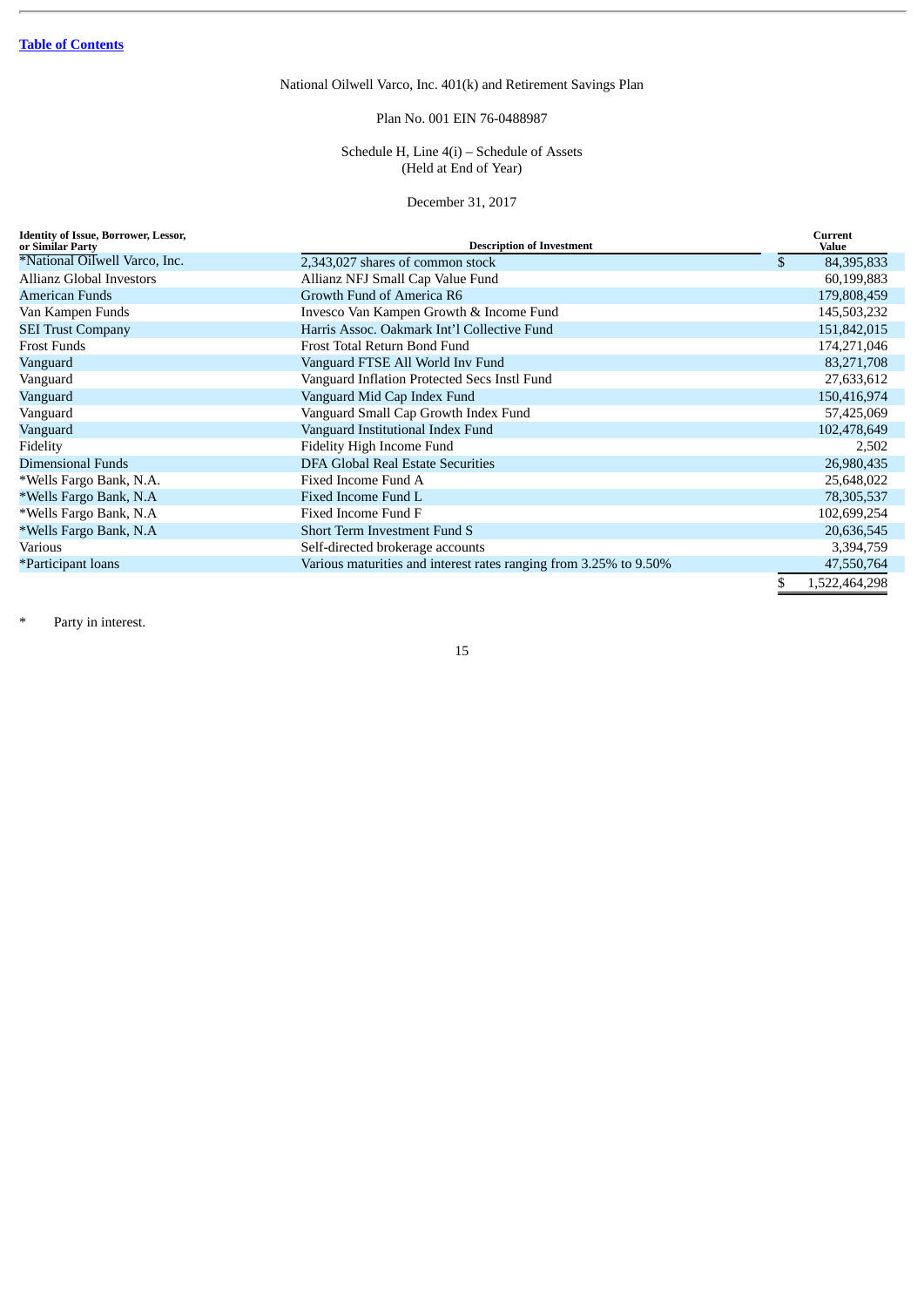## **SIGNATURE**

*The Plan.* Pursuant to the requirements of the Securities Exchange Act of 1934, the trustees (or other persons who administer the employee benefit plan) have duly caused this annual report to be signed on its behalf by the undersigned hereunto duly authorized.

## **National Oilwell Varco, Inc. 401(k) and Retirement Savings Plan**

June 26, 2018 /*s*/ Scott K. Duff

Date Scott K. Duff Member of the National Oilwell Varco Benefits Plan Administrative Committee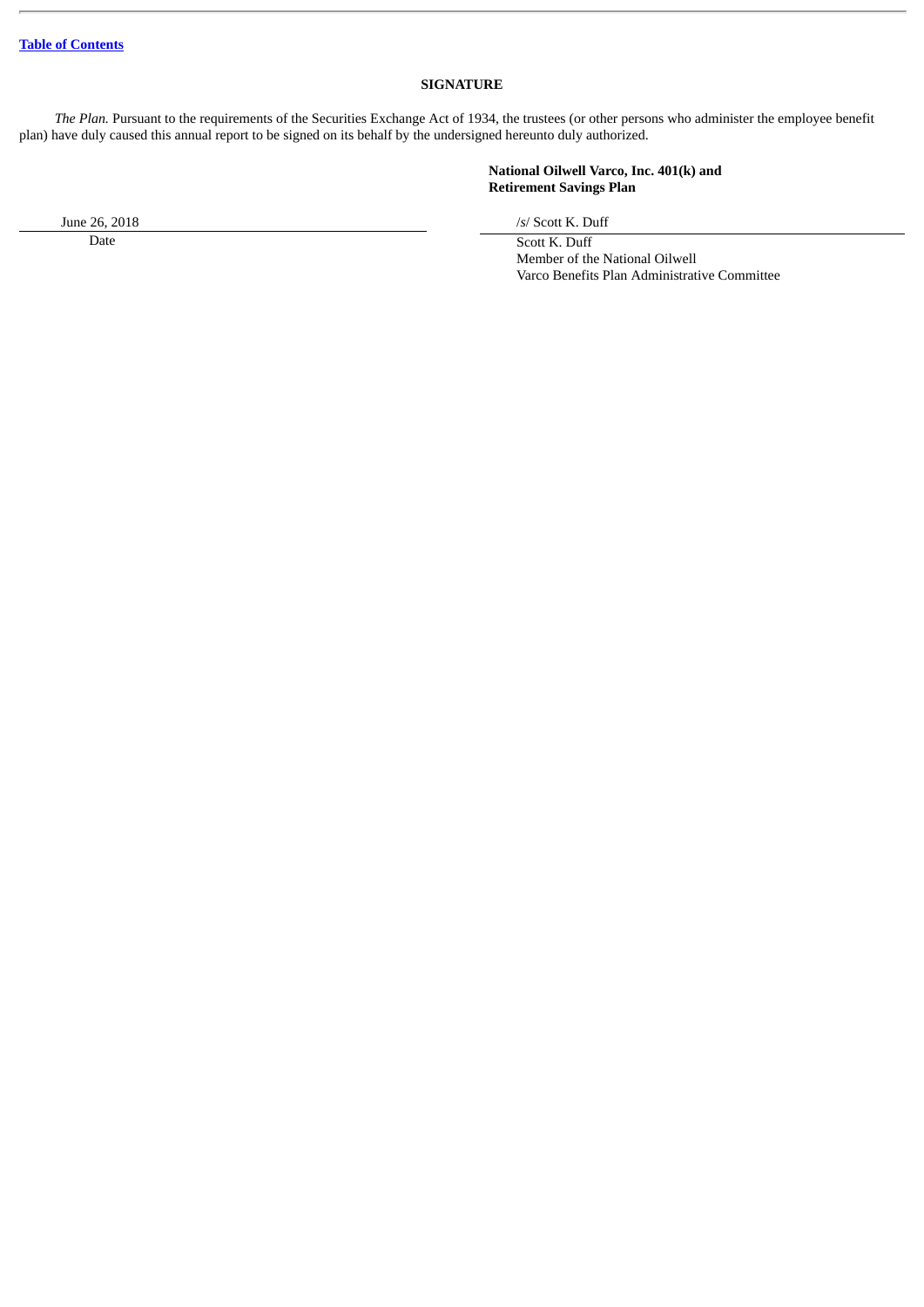## **Table of [Contents](#page-3-0)**

 $\overline{a}$ 

## **EXHIBIT INDEX**

| Exhibit<br>Number | Description                                              |
|-------------------|----------------------------------------------------------|
| 23.1              | Consent of Independent Registered Public Accounting Firm |